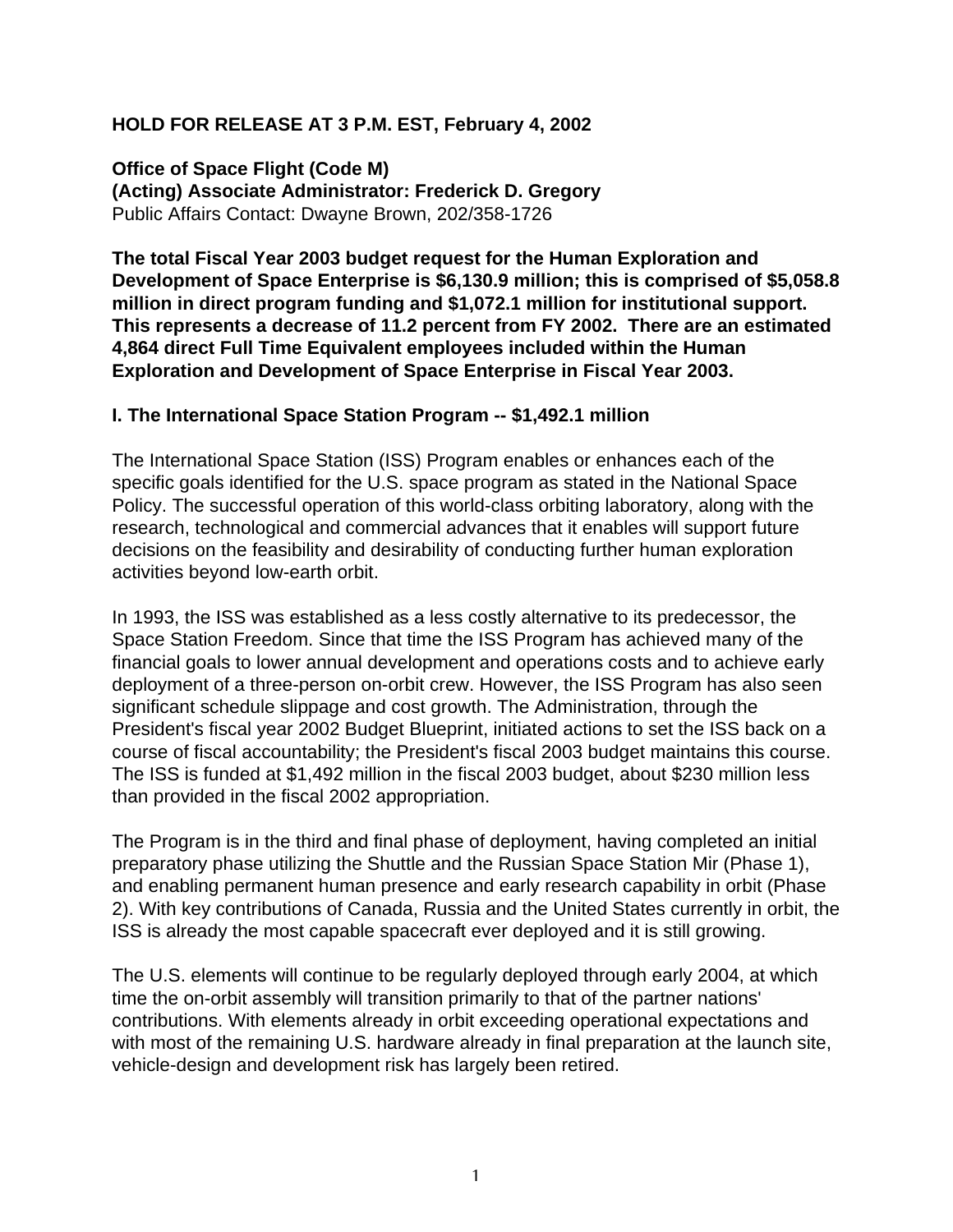While last year brought actions designed to contain cost growth and to gain better understanding of its source and nature, this year will be one of action. Last year, an independent task force of research, management and financial experts, led by Thomas Young, provided NASA with a number of recommendations to restore and maintain fiscal responsibility and ensure the fundamental soundness of the overall NASA ISS Program. NASA is acting upon these recommendations and others, to put in place the right processes, tools and management controls, as well as measures to evaluate the program's progress along the way.

In the fiscal 2002 budget projections for fiscal 2004 and subsequent years, there was a mismatch between the Administration's budget targets for ISS and the program's cost projections. This "cost challenge" amounted to approximately half a billion dollars. Based on forward actions, NASA expects to eliminate this unresolved management challenge. By this spring the program will have a clearly defined set of cost requirements so that by fall, a true understanding of total program costs can be achieved. An initiative that will clearly redefine research priorities is also underway. The outcomes of these actions will largely determine the end-state requirements and necessary steps to realizing the great opportunities ISS provides.

The fiscal 2003 budget proposal represents a restrained fiscal approach that provides adequate support to address currently identified requirements. The program is pushing ahead to address the total complement of technical, cost and schedule challenges facing completion of the U.S. Core station, and to reaffirm NASA's strong commitment to its international partnerships.

### Program Status and the Year Ahead

The past year has seen sustained ISS assembly. The program was performing in all phases of development, test, assembly, operations and research as the ISS completed its Phase II objectives. The Joint Airlock was attached to the station in July 2001, moving the program into the third and final phase of development. Once installed and activated, the airlock became the primary path for ISS spacewalk entry and departure for U.S. spacesuits.

Other fiscal 2001 ISS highlights in orbit include the arrival of the first permanent crew, Expedition 1, via a Soyuz spacecraft in November 2000. Over its four-month stay the crew had an extremely productive on-orbit tour, marked by the buildup of ISS capability and early research. The heart of the U.S. research and operational control system was deployed in February 2001, with the launch of the U.S. Laboratory Destiny, the first long-term U.S. orbiting lab in over 20 years. With Destiny, day-to-day command and control of the ISS transitioned to the United States. Leonardo, the Italian-built logistics module, ferried the first three payload racks to ISS in March 2001, allowing the second ISS expeditionary crew, also launched in March, to increase research activities while continuing ISS outfitting.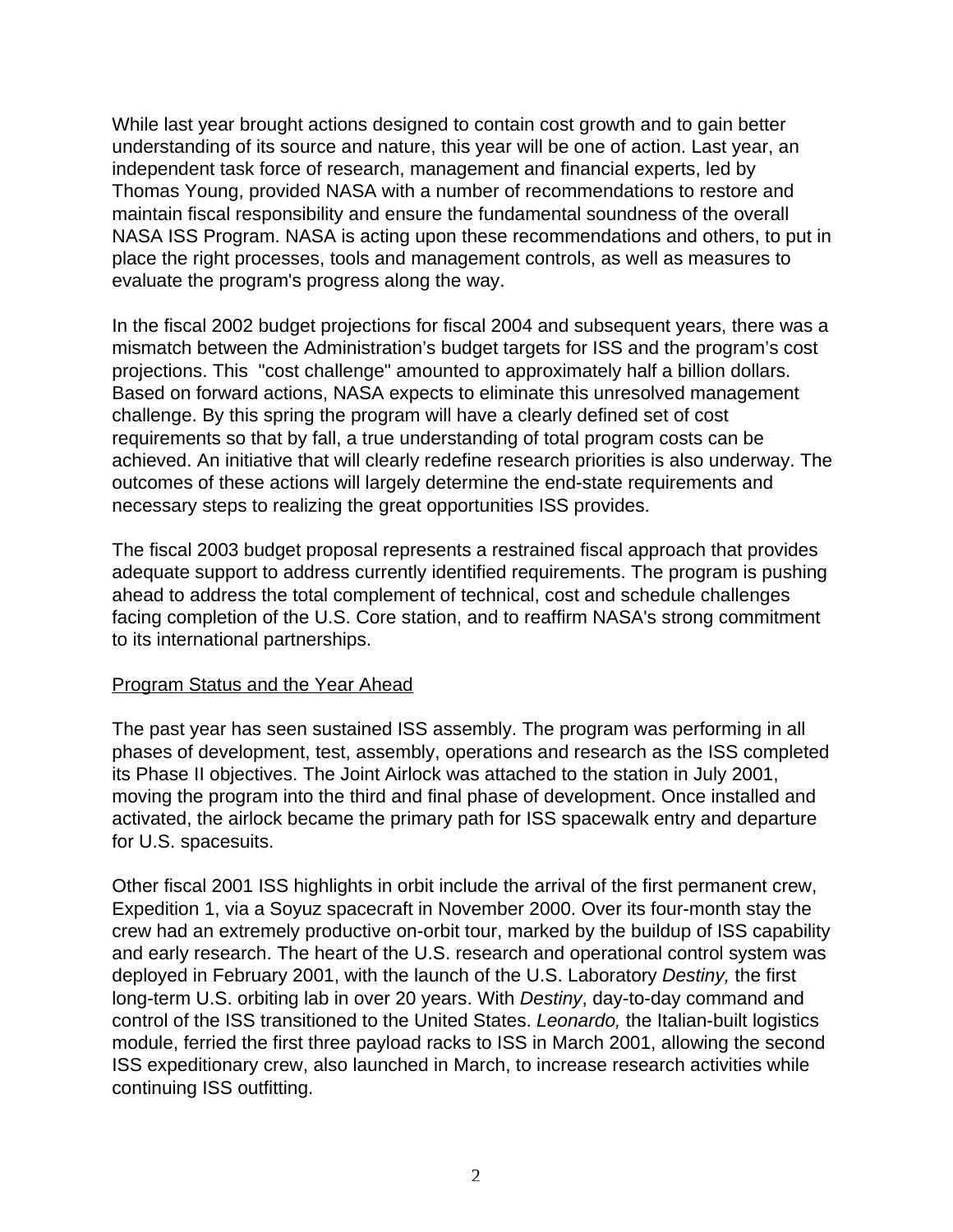The Expedition 2 crew employed the Human Research Facility and other equipment to perform 18 NASA experimental investigations primarily focused on Biomedical Research during their stay. In April 2001, the primary contribution of Canada was deployed, a state-of-the-art robotic arm; Rafaello, a second Italian-built logistics module, also carried two payload Express Racks to orbit.

In August 2001, the Expedition 3 crew arrived and Leonardo was used to carry two additional EXPRESS research experiment racks to ISS, bringing the total number of racks to five. During the Expedition 3 crew's stay, 19 experiments were performed in the biomedical and microgravity area, as well as Earth observations and educational payloads. Closing out the year, the Russian Docking Compartment (DC-1) was berthed with the Service Module in September 2001, providing ISS crew a second airlock for spacewalks.

For much of fiscal 2002 the station will be supplied with experiment and logistics racks. The major framework of the station will begin to take shape and the arrival of the next three rotating Expedition crews is planned.

Beginning with Flight 8A in April 2002, the crew will install the Integrated Truss Structure (ITS) SO and the Mobile Transporter. The SO ITS is the center of the 91-meter (300 foot) station truss and attaches to the U.S. Lab. The Mobile Transporter will create a movable base for the station's Canadian Mechanical arm, allowing it to travel along the station trusses after delivery of the Mobile Base System (MBS) on UF2. The second utilization flight, UF2, in May 2002, will transport the Expedition 5 crew to the ISS in addition to providing experiment racks and three stowage and re-supply racks. The MBS delivery will complete the Canadian Mobile Servicing System once installed on the Mobile Transporter.

The first starboard truss segment, S1, arrives on Flight 9A in August 2002. The S1 truss will provide among other things external cooling systems. The first port truss segment, P1, is scheduled to be launched in September 2002. P1 is a mirror image of S1 in appearance and capability. P1 is launched without its S-Band system, which is installed on P1 on a spacewalk when moved from P6 (currently on orbit).

The Utilization and Logistics Flight (ULF1) is scheduled to launch in January 2003 and will mark the first flight of a deployable cargo carrier known as the External Stowage Platform (ESP2). The ESP2 will be deployed from the Space Shuttle by the Space Station Remote Manipulator System (robotic arm) and will attach to the ISS air lock as a permanent spare-parts stowage facility. It will include a cargo pallet, specially outfitted with release mechanisms, to permit Orbital Replacement Unit change-out, and cable systems to provide power directly from the ISS to individual payloads. The Expedition 6 crew will also arrive on ULF1.

# **II. Space Shuttle Program -- \$3,208.0 million**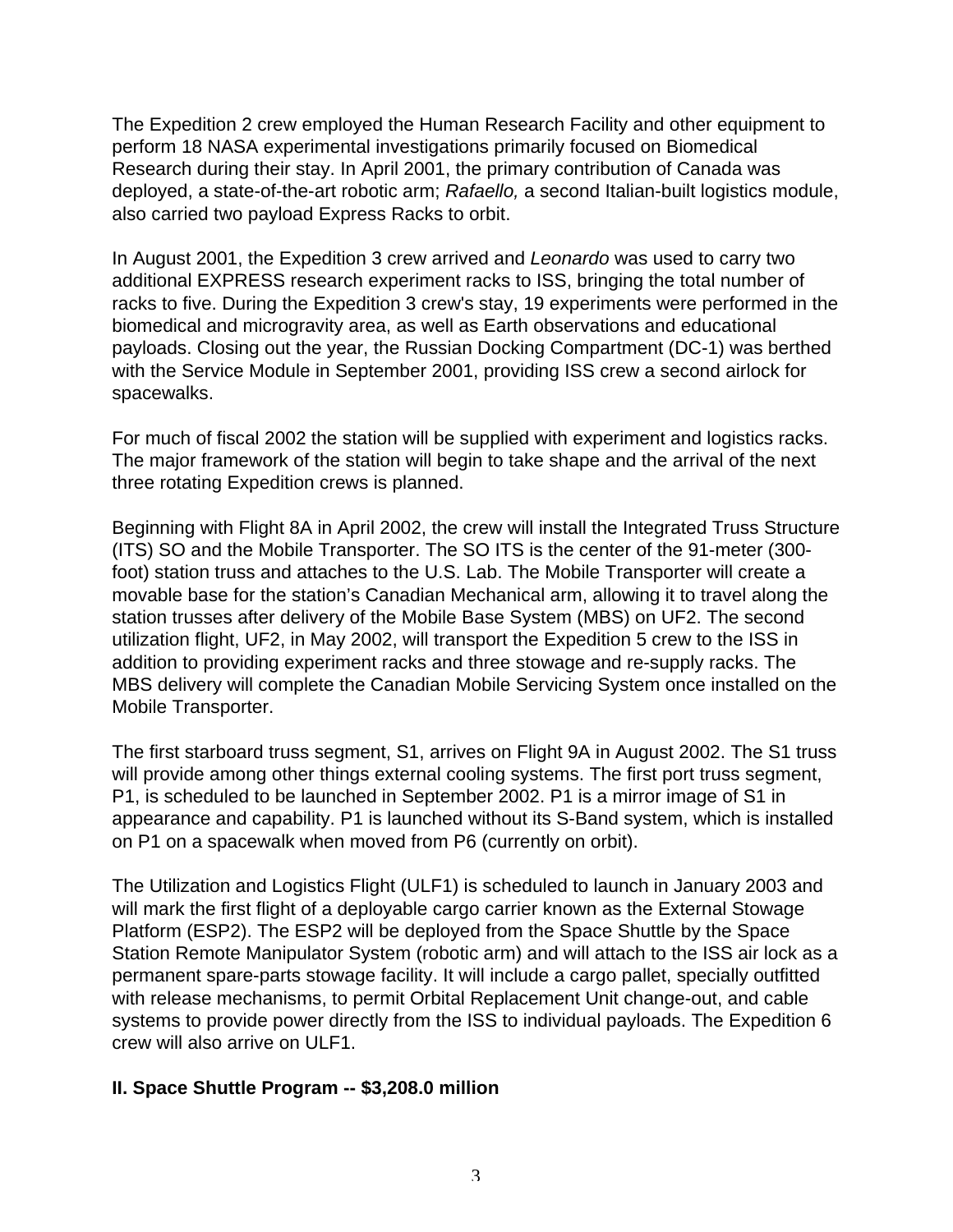The primary goals of the Space Shuttle Program (SSP) are to: (1) fly safely; (2) meet the flight manifest; (3) improve supportability; and (4) improve the system's safety. The Space Shuttle continues to be the most versatile reusable launch vehicle ever built, having completed 107 missions. Seven shuttle missions were flown last year with five of those missions launched during a six-month period.

The Space Shuttle has delivered to the ISS the U.S. Laboratory module, solar arrays for power generation, the ISS robotic arm -- Canadarm2, the Joint Airlock that was used to perform the first ISS spacewalk, several tons of logistical materials in three logistics flights, and four Expedition crews. A maximum of seven flights are planned for fiscal 2002 including a servicing mission to the Hubble Space Telescope and a Spacehab mission. Four flights are planned for fiscal 2003. The budget supports five flights in fiscal 2004 (four for ISS and one for Hubble Space Telescope servicing) and an average of four flights per year thereafter (all for ISS). This represents a reduction of two flights per year from the previous plan of six flights per year. However, there is a change in budgeting approach, to the effect that any additional flights above the four per year minimum requirement for Station will be budgeted for by NASA's Enterprises.

The Space Shuttle budget structure consists of four major components: Flight Hardware, Ground Operations, Flight Operations and Program Integration. Included in the four categories are supportability upgrades to counteract possible vehicle and ground-system obsolescence. Vendor loss and high failure rates of aging components, high repair costs of Shuttle-specific devices, and negative environmental impacts of some outdated technologies are also addressed by these categories.

In addition, this fiscal 2003 budget request continues funding for selected safety upgrades that will improve reliability and ensure safe operations of the Space Shuttle. Examples include the Cockpit Avionics Upgrade, which will reduce crew workload, and the Advanced Health Management System of the Space Shuttle Main Engines, which will improve real-time monitoring of engine performance. Ongoing Space Shuttle studies may yield additional safety improvements that could be implemented into the Shuttle fleet. Completion of upgrades installation is currently planned for 2007.

An effort is underway to assess competitive sourcing/privatization of Space Shuttle operations. NASA has established a Space Shuttle Privatization Business Review Team (with membership from the banking, financial and academic fields), and a Space Shuttle Privatization Policy Team to evaluate two families of options (Government and private industry). As always, a critical discriminator among options for competitive sourcing is the mandatory requirement that safety is not compromised.

# **III. Payload and ELV Support -- \$87.5 million**

The Payload and ELV Support budget consists of two major Programs -- Payload Carriers and Support, and Expendable Launch Vehicles (ELV) Mission Support.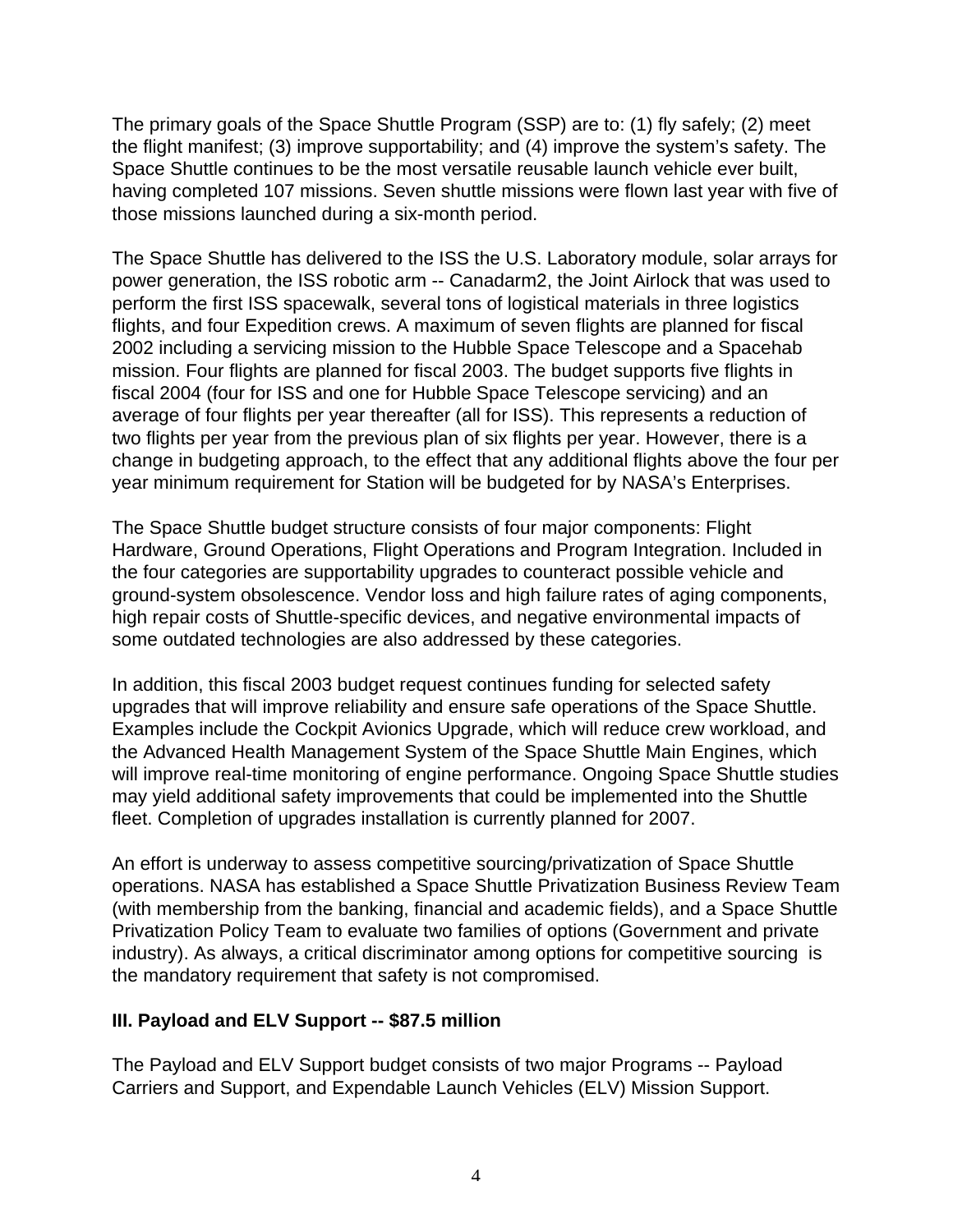The Payload Carriers and Support budget supports the processing and flight of Space Shuttle payloads, including processing of unpressurized carriers, Get-Away Special (GAS), Hitchhiker and Flight Support System carriers. Funding supports the required technical expertise and facilities to perform the payload buildup, test and checkout, integration, servicing, transportation and installation of payloads into the Shuttle launch vehicle.

In fiscal 2001, launch and landing payload support activities were provided for seven Space Shuttle missions, all of which were ISS assembly and utilization flights. In fiscal 2002, launch and landing payload support activities will be provided for seven Space Shuttle missions, including five ISS assembly and utilization flights, one servicing visit to the Hubble Space Telescope (HST-03B), and one research mission (STS-107). In fiscal 2003, launch and landing payload support activities will be provided for four planned Space Shuttle missions for ISS assembly and utilization.

The Expendable Launch Vehicle Mission Support budget provides funding for technical expertise and NASA-unique facilities to perform technical oversight and management for all NASA missions requiring flight on NASA-acquired launch services. Advanced mission design/analysis and leading-edge integration services are provided for the full range of NASA missions under consideration for launch on ELVs. In FY 2001, NASA supported seven primary payload launches including (1) HETE-11, (2) EO-1/SAC-C, (3) Mars Odyssey, (4) MAP, (5) GOES-M, (6) Genesis and (7) Kodiak Star, and one secondary payload (Quiktoms), which was not successfully deployed. In fiscal 2002, 10 primary payload missions and one secondary payload are planned to be launched. In fiscal 2003, nine primary payload missions and one secondary payload are planned to be launched.

### **Investments and Support -- \$1,178,2 million**

A new Budget Line Item (BLI) was established in fiscal 2001 to ensure NASA's rocketpropulsion test capabilities are properly managed and maintained in world-class condition. The Rocket Propulsion Test Support Program is a consolidation of ongoing activities to achieve a more effective test program.

The Human Exploration and Development of Space Enterprise (HEDS) institutional support budget address two primary goals of this enterprise. The first goal is to recruit, train and maintain a civil service workforce that reflects the cultural diversity of the Nation. This workforce and related infrastructure are sized and skilled consistently with accomplishing NASA's research, development and operational missions for the Enterprise with innovation, excellence and efficiency. The second goal is to ensure that the facilities critical to achieving HEDS Enterprise goals are constructed and maintained to function effectively, efficiently and safely, and that NASA installations conform to requirements and initiatives for the protection of the environment and human health.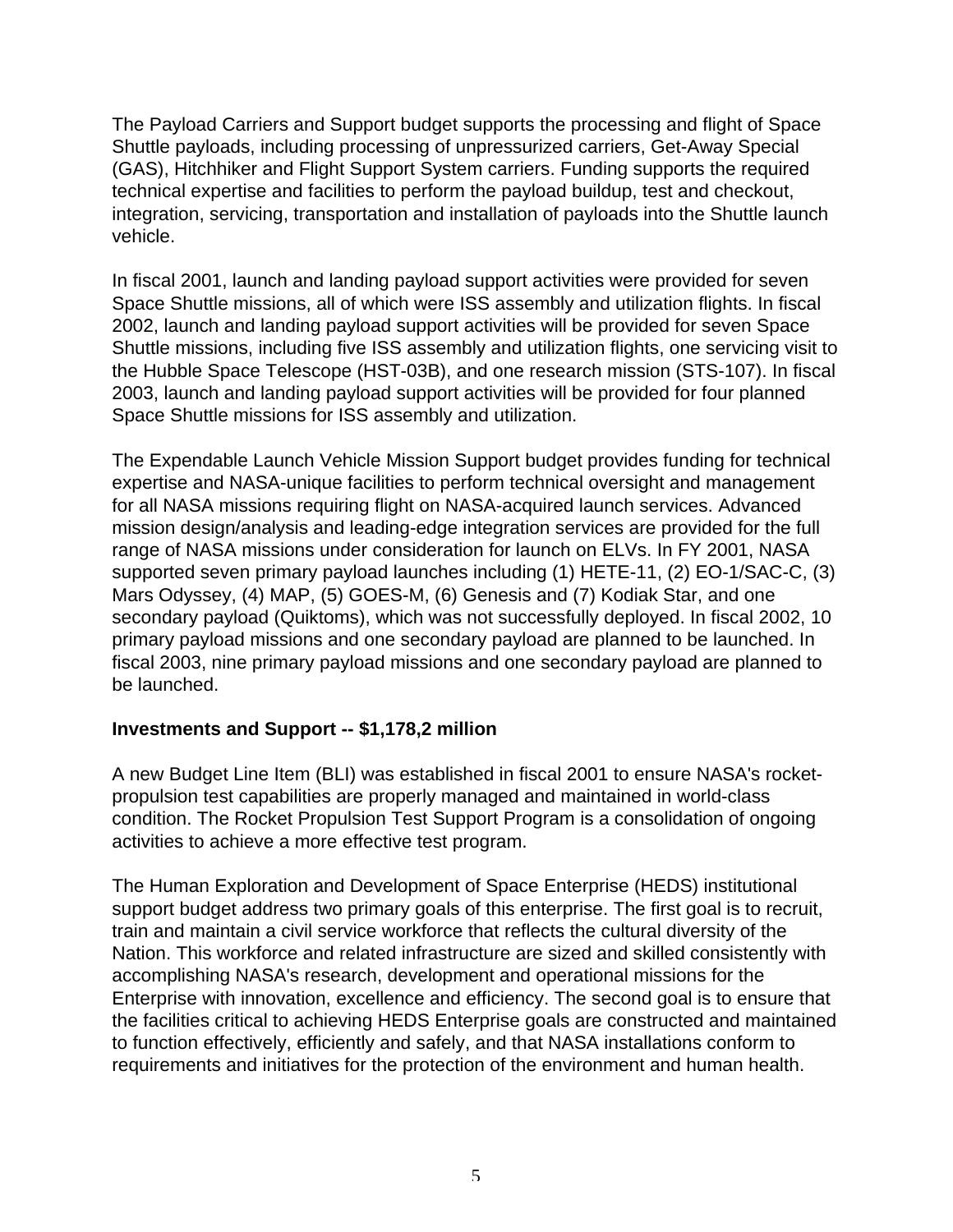The HEDS institutional support budget funds requirements for civil service salaries, other personnel and related costs, travel and the necessary support for all administrative functions, and other basic services in support of research and development activities at NASA installations.

In addition, the HEDS institutional-support budget line funds construction-of-facility requirements for discrete projects required for components of the basic infrastructure and institutional facilities, and almost all are for capital repair. NASA facilities are critical for the HEDS Enterprise, to sustaining the future of aeronautics and advanced space transportation, which both support military and private industry users. NASA has conducted a thorough review of its facilities infrastructure, and has found that the deteriorating plant condition warrants an increased repair and renovation rate to avoid hazards to personnel, facilities and mission, and that some dilapidated facilities need to be replaced. Increased investment in facility revitalization is needed to maintain a facility infrastructure that is safe and capable of supporting NASA's missions.

The engineering and technical base (ETB) budget will continue to support the institutional capability in the operation of space flight laboratories, technical facilities and test-beds; to conduct independent safety and reliability assessments; and to stimulate science and technical competence in the United States. Also, funding to support additional academic program activities is provided in this budget.

# **IV. Space Communications and Data Systems Program -- \$117.5 million**

The program goal is to provide space communications and data services responsive to customer missions at the lowest cost to the Agency. This is done by providing integrated solutions to operational communications and information-management needs of all NASA strategic enterprises. Space communications and data services are provided by NASA's Space Network, Deep Space Network, Ground Network, Wide Area Network and Western Aeronautical Test Range.

Communication services are conducted in the facilities provided by NASA at multiple locations both in the United States and at overseas sites. These services provide command, tracking and telemetry data services between the ground facilities and flight mission vehicles. This capability includes all the interconnecting telecommunications services to link tracking-and-data-acquisition network facilities, mission control facilities, data capture and processing facilities, industry and university facilities, and the investigating scientists.

The program performs infrastructure upgrades and replenishment efforts necessary to maintain the service capability that satisfy the approved mission model. The program conducts technology and standards infusion efforts to provide more efficient and effective services.